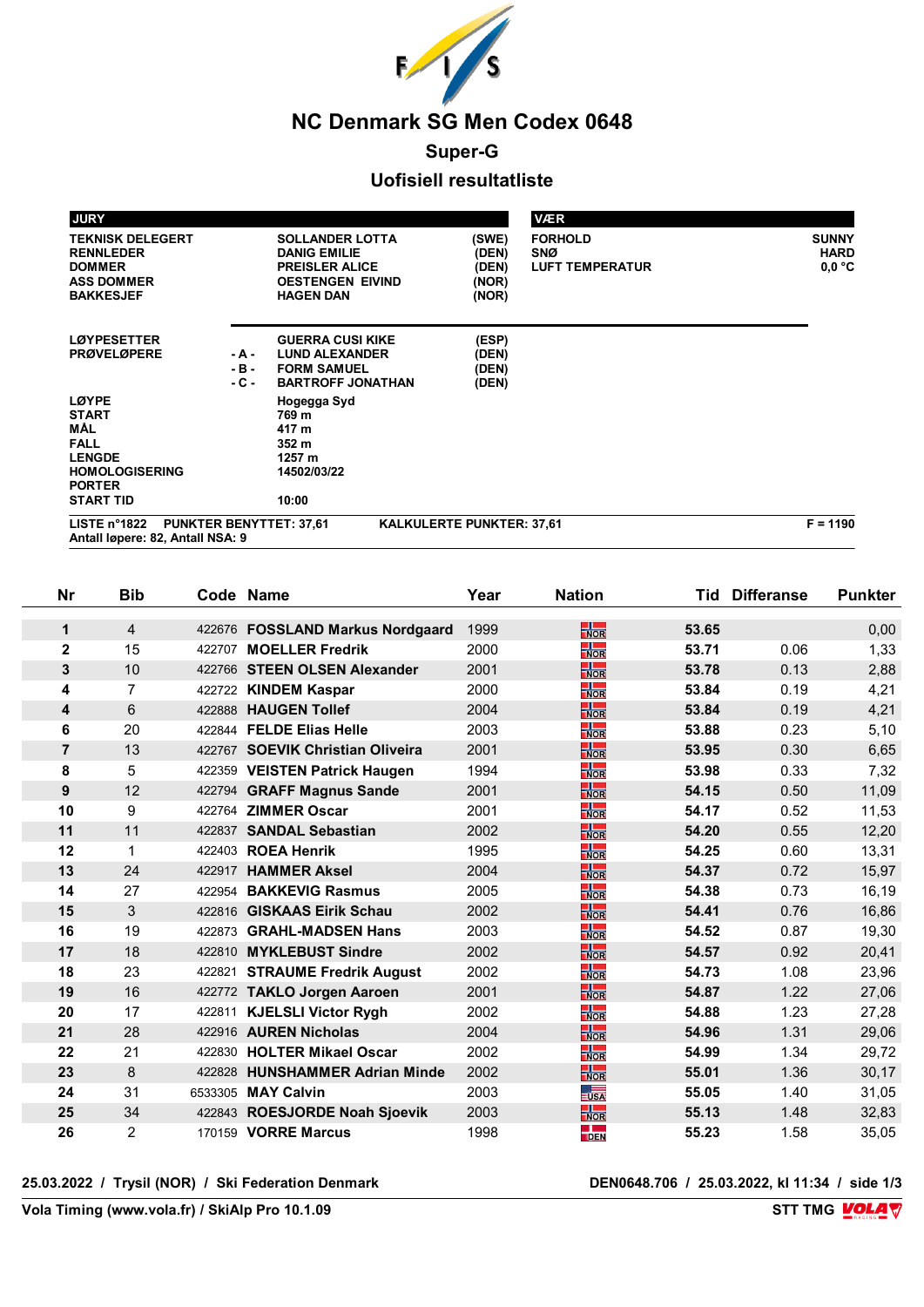

## **NC Denmark SG Men Codex 0648 Super-G Uofisiell resultatliste**

| Nr | <b>Bib</b> |        | Code Name                              | Year | <b>Nation</b>               |         | <b>Tid Differanse</b> | <b>Punkter</b> |
|----|------------|--------|----------------------------------------|------|-----------------------------|---------|-----------------------|----------------|
| 27 | 32         |        | 170188 PREISLER Oscar                  | 2004 | $\frac{1}{\text{DEN}}$      | 55.26   | 1.61                  | 35,71          |
| 27 | 30         |        | 422872 AUBERT Gilbert Andreas Synstad  | 2003 | $\frac{1}{\sqrt{2}}$        | 55.26   | 1.61                  | 35,71          |
| 29 | 22         |        | 422865 HOEIBY Mathias                  | 2003 | $\frac{1}{NOR}$             | 55.45   | 1.80                  | 39,93          |
| 30 | 26         |        | 6533336 FLANDERS Erik                  | 2003 | $\overline{\mathsf{USA}}$   | 55.47   | 1.82                  | 40,37          |
| 31 | 47         |        | 422955 BENGSTON Sebastian              | 2005 | $\frac{1}{NOR}$             | 55.66   | 2.01                  | 44,58          |
| 32 | 71         |        | 250477 HAUKSSON Bjarni Thor            | 2005 | ╬                           | 55.78   | 2.13                  | 47,25          |
| 33 | 29         | 422869 | <b>KRISTOFFERSEN Marius</b>            | 2003 | $\frac{1}{NOR}$             | 55.85   | 2.20                  | 48,80          |
| 34 | 39         |        | 400345 JONGE DE Ties                   | 2002 | NED                         | 55.91   | 2.26                  | 50,13          |
| 35 | 54         |        | 422963 FOSSEIDBRAATEN Joakim           | 2005 | $\frac{1}{NOR}$             | 55.98   | 2.33                  | 51,68          |
| 36 | 36         |        | 221528 LANGMUIR Calum                  | 2002 | $\frac{\text{N}}{\text{Z}}$ | 55.99   | 2.34                  | 51,90          |
| 37 | 56         |        | 422950 HAGAN Sebastian                 | 2005 | $\frac{1}{NOR}$             | 56.17   | 2.52                  | 55,90          |
| 38 | 48         |        | 422943 HAGEN Casper Bakke              | 2005 | $\frac{1}{NOR}$             | 56.21   | 2.56                  | 56,78          |
| 39 | 79         |        | 422939 STROEMBERG Aksel                | 2005 | $\frac{1}{NOR}$             | 56.33   | 2.68                  | 59,44          |
| 40 | 46         |        | 422958 OESTROEM Hjalmar Christoffer    | 2005 | $\frac{1}{\sqrt{2}}$        | 56.43   | 2.78                  | 61,66          |
| 41 | 41         |        | 422898 RAAHOLT BJERKNES Elias          | 2004 | $\frac{1}{NOR}$             | 56.46   | 2.81                  | 62,33          |
| 42 | 45         | 422897 | <b>ERTESVAAG Kristoffer</b>            | 2004 | $\frac{1}{NOR}$             | 56.51   | 2.86                  | 63,44          |
| 43 | 33         |        | 422850 BUGGE Andreas Haugdal           | 2003 | $\frac{1}{NOR}$             | 56.52   | 2.87                  | 63,66          |
| 44 | 43         |        | 422847 SYVERSEN Mads Fondevik          | 2003 | $\frac{1}{NOR}$             | 56.54   | 2.89                  | 64,10          |
| 45 | 38         |        | 422884 KIRKEBOEEN Eilev                | 2004 | $\frac{1}{NOR}$             | 56.57   | 2.92                  | 64,77          |
| 46 | 40         |        | 422923 ROEISE Marius                   | 2004 | $\frac{1}{\sqrt{2}}$        | 56.58   | 2.93                  | 64,99          |
| 47 | 37         |        | 422868 NORDHEIM Kristian               | 2003 | $\frac{1}{\sqrt{2}}$        | 56.60   | 2.95                  | 65,43          |
| 48 | 58         |        | 170173 RAGGAN Jeppe Holm               | 2001 | $\frac{1}{\text{DEN}}$      | 56.72   | 3.07                  | 68,10          |
| 49 | 35         |        | 360050 LINDFORS Nikolaj                | 2002 | <b>TLUX</b>                 | 56.88   | 3.23                  | 71,64          |
| 50 | 72         |        | 422885 HALBJOERHUS Engebret Groethe    | 2004 | $\frac{1}{NOR}$             | 57.01   | 3.36                  | 74,53          |
| 51 | 52         |        | 422945 LANGFELDT Anders                | 2005 | $\frac{1}{NOR}$             | 57.09   | 3.44                  | 76,30          |
| 52 | 51         |        | 422889 LOEDEMEL Christian              | 2004 | $\frac{1}{\sqrt{2}}$        | 57.25   | 3.60                  | 79,85          |
| 53 | 63         |        | 422826 WIIK Maximillian                | 2002 | $\frac{1}{NOR}$             | 57.32   | 3.67                  | 81,40          |
| 54 | 42         |        | 422864 VELLENE Herman                  | 2003 | $\frac{1}{NOR}$             | 57.38   | 3.73                  | 82,73          |
| 55 | 53         |        | 422944 JOHANSEN Fredrik Unhjem         | 2005 | $\frac{1}{NOR}$             | 57.53   | 3.88                  | 86,06          |
| 56 | 57         |        | 422938 SANNES Birk Barlaug             | 2005 | $\frac{1}{\sqrt{2}}$        | 57.65   | 4.00                  | 88,72          |
| 57 | 77         |        | 422959 VIGSNAES Victor                 | 2005 | $\frac{1}{NOR}$             | 57.70   | 4.05                  | 89,83          |
| 58 | 67         |        | 422820 STRAND Sebastian                | 2002 | $\frac{1}{\sqrt{2}}$        | 57.76   | 4.11                  | 91,16          |
| 59 | 59         |        | 422797 SILSET Christoffer Westerby     | 2001 | $\frac{1}{\sqrt{N}}$        | 57.92   | 4.27                  | 94,71          |
| 60 | 60         |        | 422953 RASMUSSEN Jonathan Holst        | 2005 | $\frac{1}{NOR}$             | 58.05   | 4.40                  | 97,60          |
| 61 | 62         |        | 422848 TESSINI-JOHNSEN Jahn-Marco 2003 |      | $\frac{1}{\sqrt{2}}$        | 58.39   | 4.74                  | 105,14         |
| 62 | 61         |        | 422940 NYGAARD Marcus Bordvik          | 2005 | $\frac{1}{\sqrt{2}}$        | 58.45   | 4.80                  | 106,47         |
| 63 | 65         |        | 422946 WEBB William Carlson            | 2005 | $\frac{1}{NOR}$             | 58.57   | 4.92                  | 109,13         |
| 64 | 73         |        | 502624 LISON ALMKVIST Beppe            | 2004 | SWE                         | 59.05   | 5.40                  | 119,78         |
| 65 | 75         |        | 422931 VOGNILD Oliver                  | 2005 | $\frac{1}{NOR}$             | 59.09   | 5.44                  | 120,66         |
| 66 | 74         |        | 502706 ENEQVIST Viktor                 | 2005 | SWE                         | 59.43   | 5.78                  | 128,21         |
| 67 | 80         |        | 502684 HAUGSTVEDT Eskil                | 2005 | SWE                         | 59.52   | 5.87                  | 130,20         |
| 68 | 50         |        | 360049 LINDFORS William                | 1999 | $-LUX$                      | 59.61   | 5.96                  | 132,20         |
| 69 | 82         |        | 422962 HOLST Marcus Normann            | 2005 | $\frac{1}{NOR}$             | 59.84   | 6.19                  | 137,30         |
| 70 | 64         |        | 422934 SANDE Ola                       | 2005 | $\frac{1}{\sqrt{2}}$        | 59.94   | 6.29                  | 139,52         |
| 71 | $70$       |        | 422964 HAGEN lan                       | 2005 | $\frac{1}{NOR}$             | 1:00.09 | 6.44                  | 142,84         |

**25.03.2022 / Trysil (NOR) / Ski Federation Denmark DEN0648.706 / 25.03.2022, kl 11:34 / side 2/3**